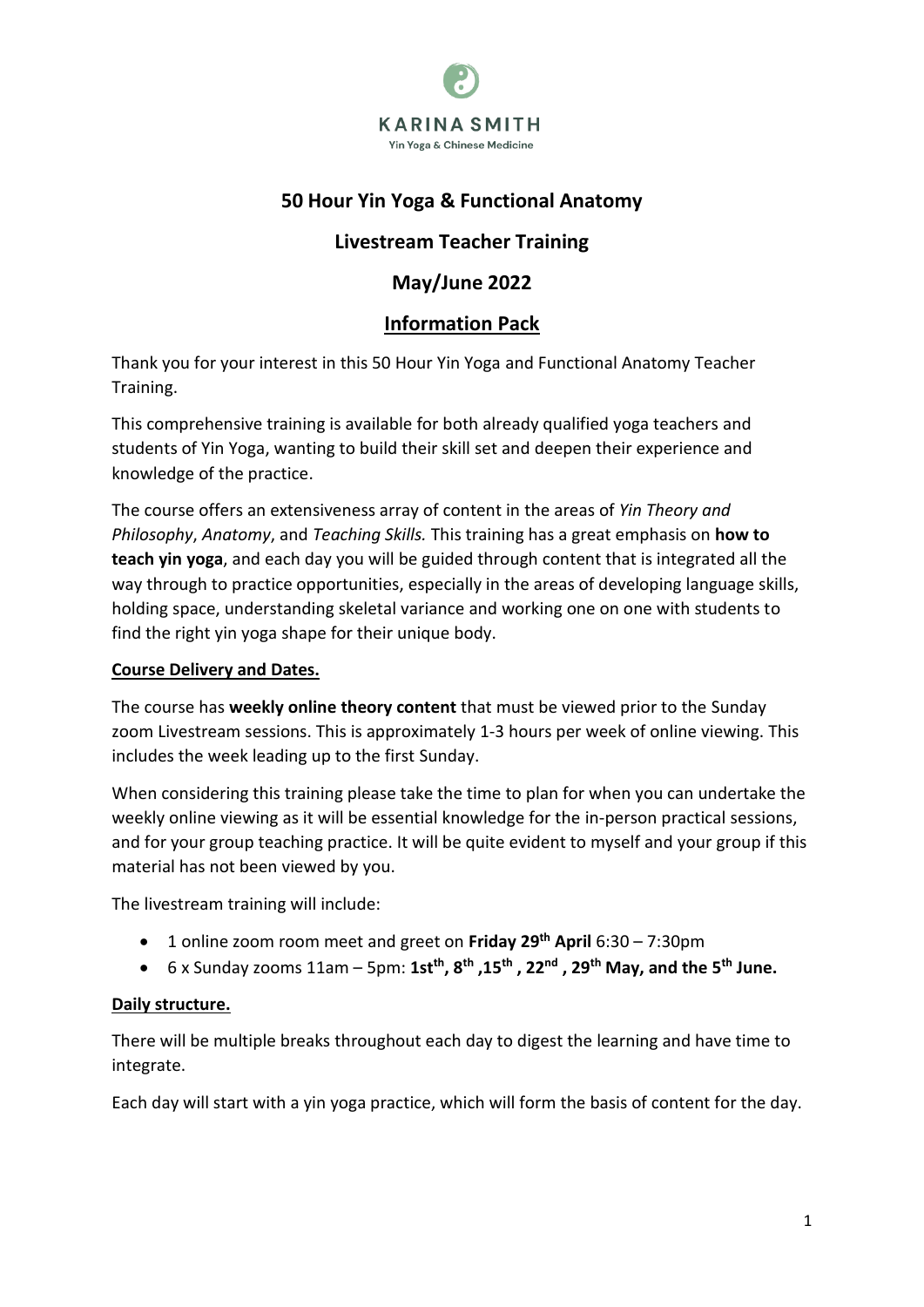

#### **Pre-attendance requirements:**

Before each weekend of livestream attendance there will be **COMPULSORY VIDEO MODULES** that must be viewed in order for you to have the necessary content for your teaching practice module on that day.

You will be given more information regarding this closer to the training including video access codes etc. **The video modules will make up an average of 1-3 hours of viewing time per week**. These can snowball if not managed so please ensure this is attainable for your schedule.

#### **Course Modules:**

#### *Yin Theory:*

- Yin and Yang Philosophy
- The principles of Yin Yoga
- Safe practice
- The energy Body, Qi and Meridians
- The Yin Meridians
- The Yang Meridians

#### *Anatomy:*

- Exercising Yin vs Yang tissues in the body
- Skeletal Variation and Range of Motion in Joints:
- The Spine
- The Pelvis
- The Shoulder
- The Knee and Ankle
- The Elbow and Wrist

#### *Teaching Skills:*

- The role of the Yin teacher: language, holding space, sensitivity with students.
- Supporting injuries, and the use of props.
- The pre and post-natal student
- Creative and meridian based sequencing.
- Mindfulness integrated into the practice

#### **Accreditation**

The training is fully accredited through Yoga Alliance Australia. If you are a qualified yoga instructor registered with Yoga Alliance Australia, you will be eligible to become a 50hour Yin Yoga certified teacher upon completion of this training.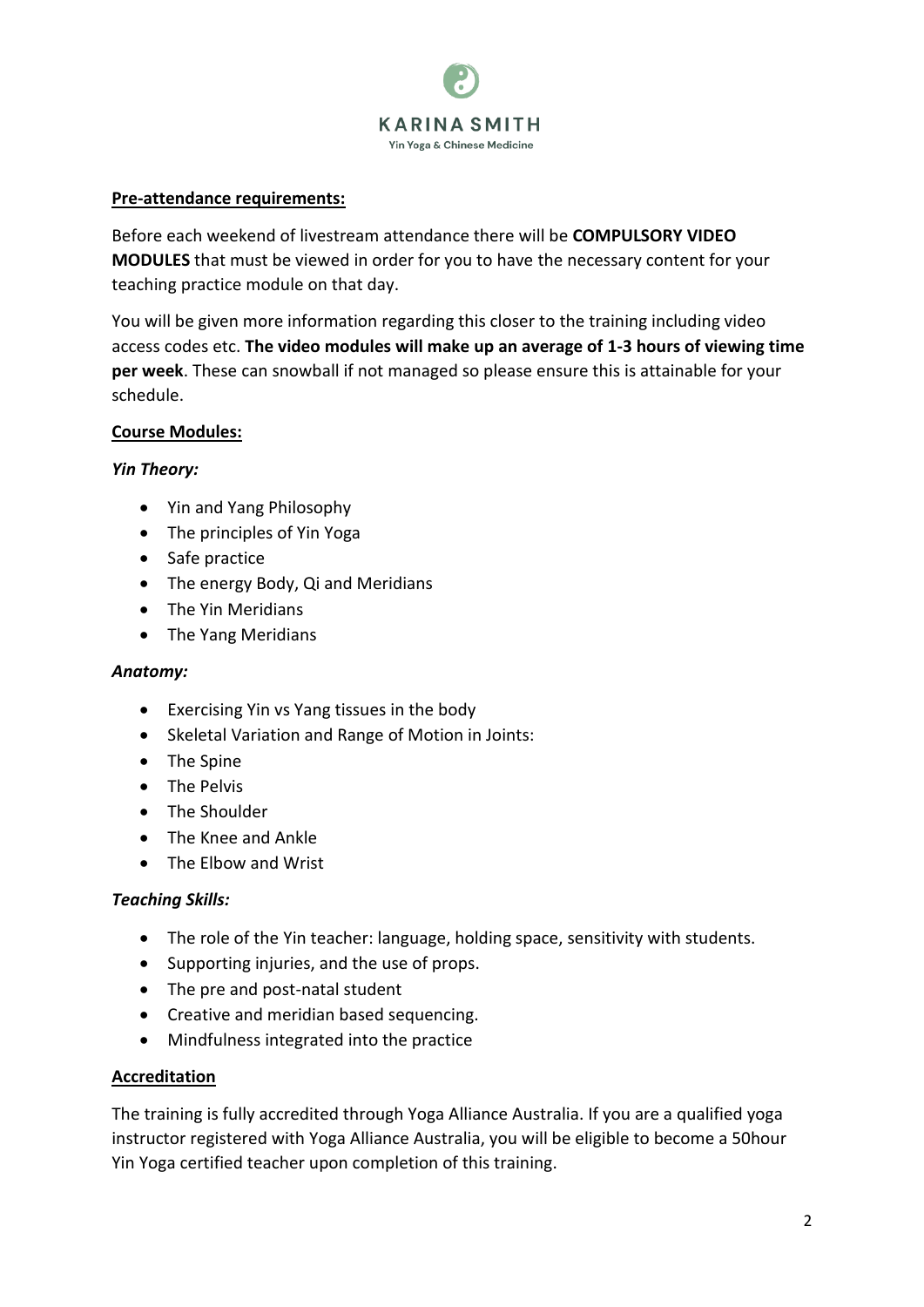

#### **Course Requirements**

- A regular yin yoga practice
- A foundational understanding of anatomy. We will be diving deeper beyond basic anatomy in this training. For those that need a refresher there will be links and videos suggested throughout the course material for your self-study.
- A minimum of **five full days** of online attendance in order to receive a certificate.
- Compulsory pre attendance viewing of video module content (this will be monitored).

## **Suggested Reading:**

There will be articles, links and other materials on offer throughout the training. The following are excellent texts to acquire before-hand if you would like some extra preparation:

- "Yin Yoga: Principles and Practice" by Paul Grilley. A small yet very comprehensive book to grasp the concepts of yin yoga
- "The Complete Guide to Yin Yoga" by Bernie Clark. A much more detailed book of anatomical concepts and discussion of yin yoga as well as in-depth information of the benefits of each yin posture.

## **My background and training**

My movement background is primarily that of a dancer. Dance led me to yoga, and I completed my first 350hr TT with AYA in 2010. I followed this up with another 350hr TT in India in 2012. During my time in India, I also spent a month studying at an Ayurvedic College learning diagnostic tools and massage.

I completed half of my Masters in Podiatric Practice at Latrobe University before transferring into a Bachelor of Health Science, Chinese Medicine major in 2015. I have just recently completed my Bachelor of Health Science Chinese Medicine major in 2019 and am now a fully qualified acupuncturist and herbalist.

My yin training consists of:

- 50hr study with Jen Crescenzo in Melbourne (2015)
- 50hr study with Bernie Clark in Vancouver (2017)
- 50hr of Study with Paul Grilley in California (2018)

I am also one of the lecturers at the Australian Yoga Academy, and I deliver content in the areas of Yin Yoga, the Skeletal System, the Spine, and the development of cueing and language skills.